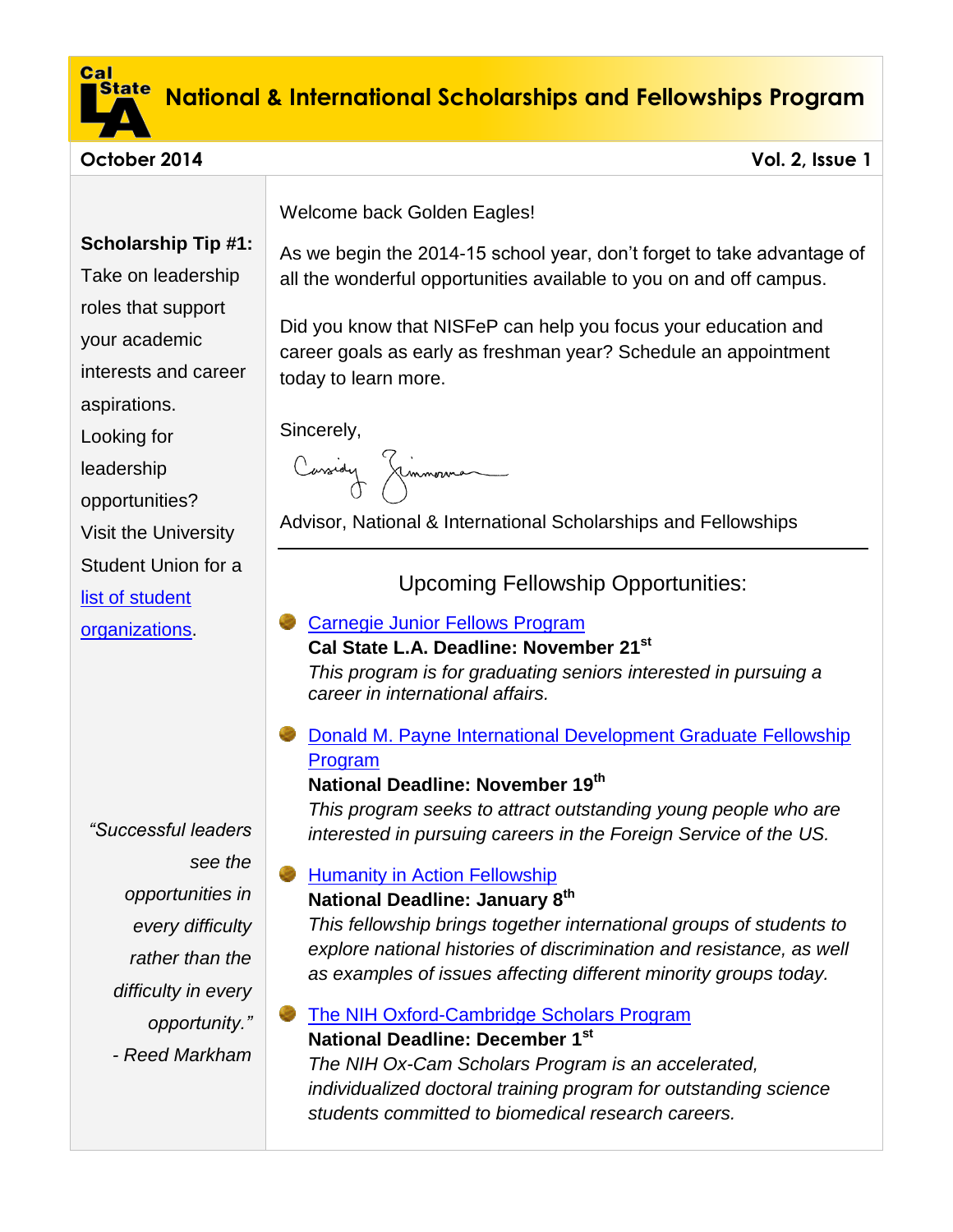| 2 | NATIONAL & INTERNATIONAL SCHOLARSHIPS AND FELLOWSHIPS PROGRAM (NISFEP)                                                             |                            |  |
|---|------------------------------------------------------------------------------------------------------------------------------------|----------------------------|--|
|   | <b>Upcoming Scholarship Opportunities:</b>                                                                                         |                            |  |
|   | <b>Barry Goldwater Scholarship &amp; Excellence in Education Program</b><br>Cal State L.A. Deadline: December 12th                 | "Tell me                   |  |
|   | The scholarship was created to encourage outstanding students to                                                                   | and I forget,              |  |
|   | pursue research careers in mathematics, the natural sciences, or                                                                   | teach me                   |  |
|   | engineering.                                                                                                                       | and I may remember,        |  |
|   | <b>Critical Language Scholarship</b>                                                                                               | <i>involve</i> me          |  |
|   | National Deadline: November 12th                                                                                                   | and I learn."              |  |
|   | The CLS Program is a fully-funded overseas language and cultural                                                                   |                            |  |
|   | immersion program for undergraduate and graduate students.                                                                         | -Benjamin Franklin         |  |
|   | The National Oceanic and Atmospheric Administration Ernest F.                                                                      |                            |  |
|   | <b>Hollings Undergraduate Scholarship</b>                                                                                          |                            |  |
|   | National Deadline: January 30th                                                                                                    |                            |  |
|   | These scholarships are designed to increase undergraduate                                                                          |                            |  |
|   | training in oceanic and atmospheric science, research, technology,<br>and education.                                               |                            |  |
|   |                                                                                                                                    | <b>Scholarship Tip #2:</b> |  |
|   | <b>Scholarship America Dream Award</b>                                                                                             | Get to know faculty!       |  |
|   | National Deadline: December 15 <sup>th</sup>                                                                                       | Here are 4 ways to         |  |
|   | These renewable awards are given to students who are entering                                                                      | <b>build strong</b>        |  |
|   | their second year or higher of education beyond high school.                                                                       | relationships with         |  |
|   | <b>The Science, Mathematics And Research for Transformation</b>                                                                    | your professors,           |  |
|   | <b>Scholarship</b>                                                                                                                 |                            |  |
|   | National Deadline: December 15 <sup>th</sup>                                                                                       | according to               |  |
|   | SMART Scholarships aim to increase the number of civilian                                                                          | <b>USA Today:</b>          |  |
|   | scientists & engineers working at Department of Defense<br>laboratories.                                                           | Use office hours           |  |
|   |                                                                                                                                    | Connect over               |  |
|   | Harry S. Truman Scholarship                                                                                                        | extracurriculars,          |  |
|   | Cal State L.A. Deadline: January 6th<br>Merit-based scholarships are awarded to college students who                               | Ask for career advice,     |  |
|   | plan to pursue careers in government or in public service.                                                                         | and Keep in touch.         |  |
|   |                                                                                                                                    |                            |  |
|   | <b>Udall Scholarship</b>                                                                                                           |                            |  |
|   | Cal State L.A. Deadline: February 3rd                                                                                              |                            |  |
|   | Scholarships are awarded to sophomore and junior level college<br>students committed to careers related to the environment, tribal |                            |  |
|   | public policy, or Native American health care.                                                                                     |                            |  |
|   |                                                                                                                                    |                            |  |

Г